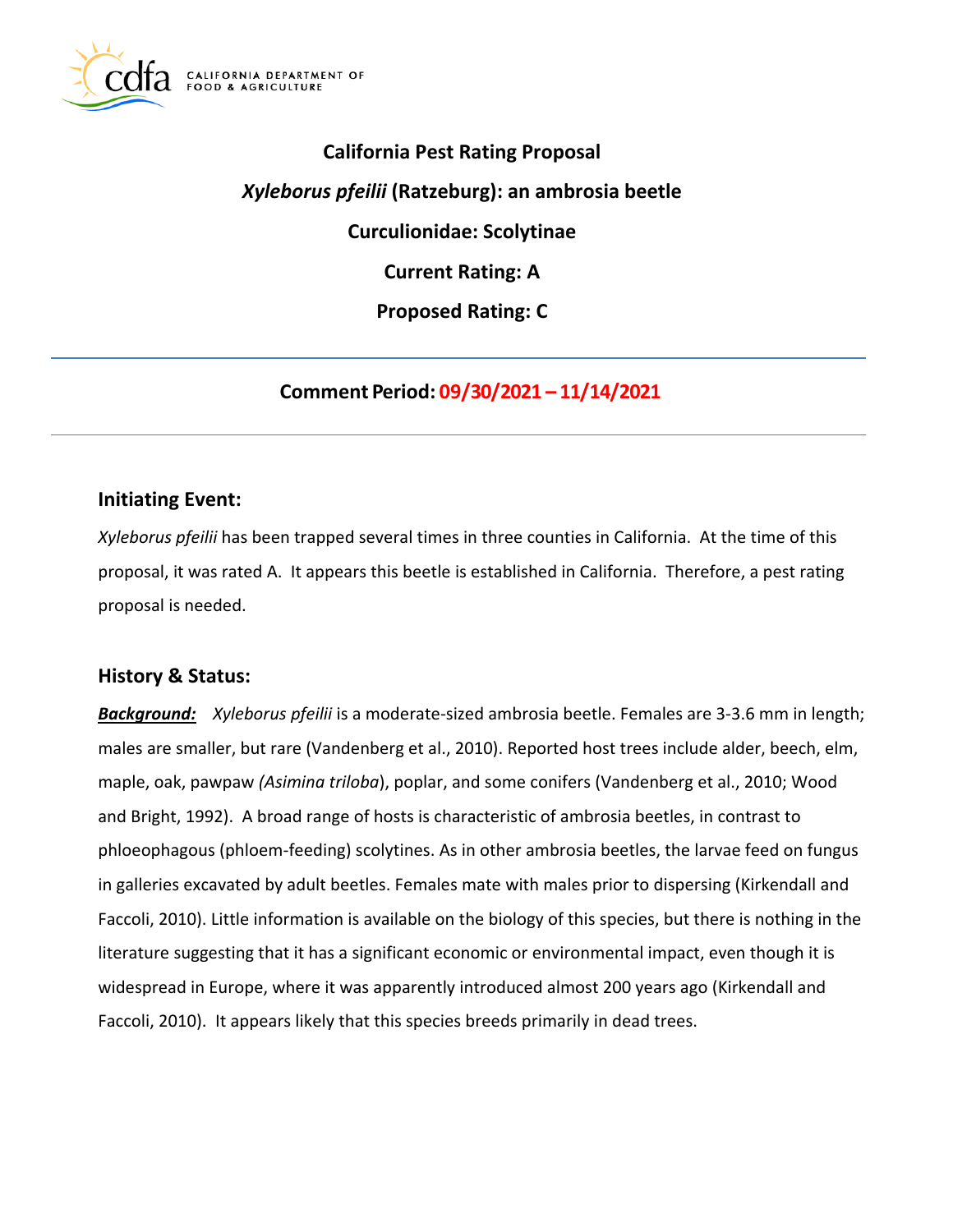

**Worldwide Distribution:** *Xyleborus pfeilii* has a wide distribution and is reported from Africa, Asia, Europe, North America, and New Zealand (Wood and Bright, 1992). Historically, this species was considered to be native to Europe, Asia, and northern Africa. Recent work suggests that it is native to Asia but was introduced to Europe at an early date (before 1837) (Kirkendall and Faccoli, 2010). The species has also been introduced to Canada and the United States, where it is now known to occur in Georgia, Maryland, New Jersey, and Oregon (Humble, 2001; Mudge et al., 2001; Vandenberg et al., 2000)).

**Official Control:** *Xyleborus pfeilii* is apparently not under official control by any government.

**California Distribution:** *Xyleborus pfeilii* was trapped in Napa County in June 2020, Placer County in May and July 2003, and Sacramento County in 2005 (A. Tishechkin, pers. comm.; California Department of Food and Agriculture; C. Ewing, pers. comm.).

**California Interceptions:** *Xyleborus pfeilii* has not been intercepted in California (California Department of Food and Agriculture).

The risk *Xyleborus pfeilii* poses to California is evaluated below.

# **Consequences of Introduction:**

- 1) **Climate/Host Interaction:** *Xyleborus pfeilii* occurs in areas with temperate and Mediterranean climates (Kirkendall and Faccoli, 2010). The beetle is probably capable of becoming established in much of California. This species has been reported to feed on many tree genera; members of these genera are distributed across California. Therefore, it receives a **High (3)** in this category.
	- Low (1) Not likely to establish in California; or likely to establish in very limited areas.
	- Medium (2) may be able to establish in a larger but limited part of California.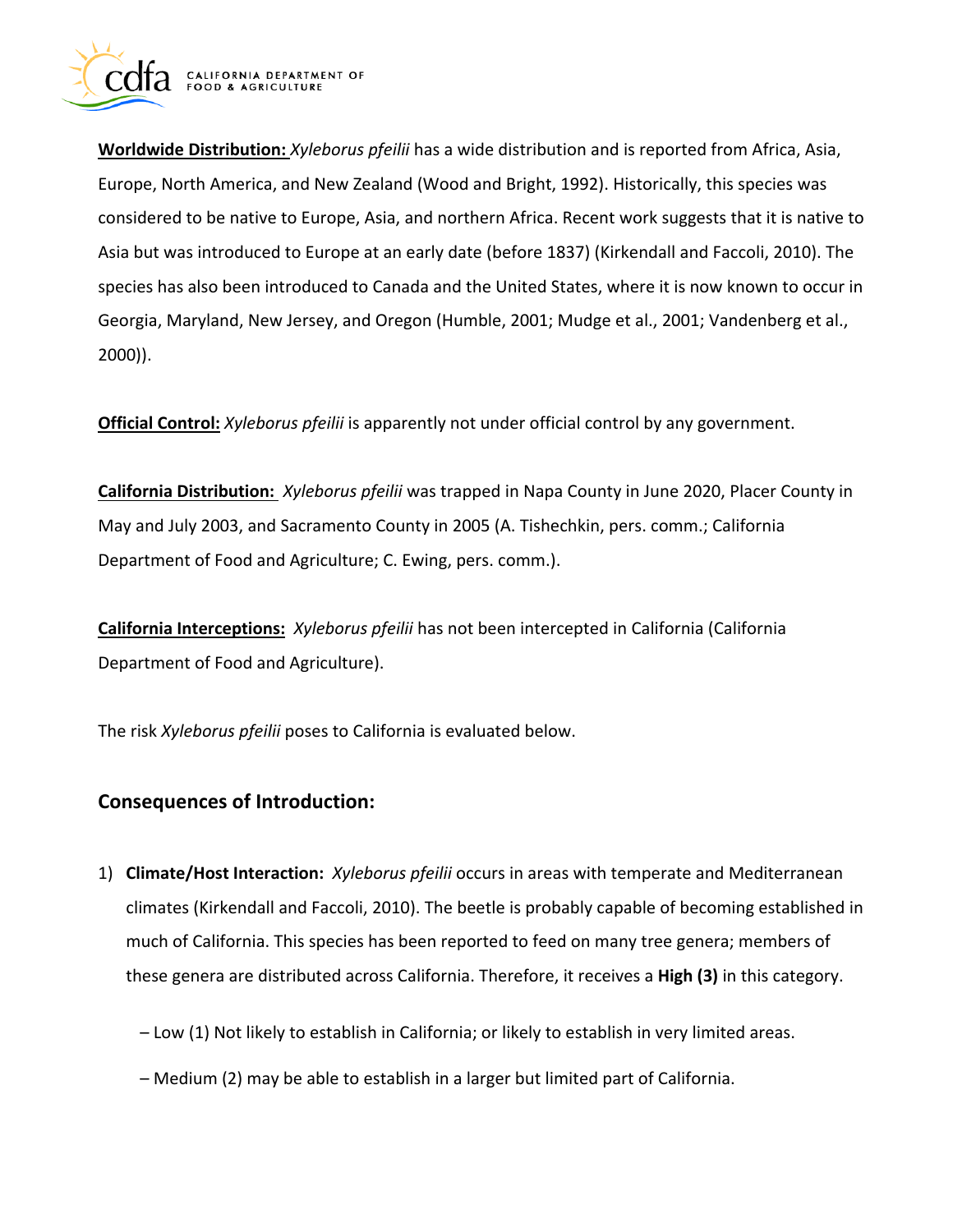

**– High (3) likely to establish a widespread distribution in California.** 

- 2) **Known Pest Host Range:** The reported hosts of *Xyleborus pfeilii* include multiple genera of broadleaf as well as coniferous trees. A broad host range is typical of ambrosia beetles. Therefore, it receives a **High (3)** in this category.
	- Low (1) has a very limited host range.
	- Medium (2) has a moderate host range.
	- **– High (3) has a wide host range.**
- 3) **Pest Reproductive and Dispersal Potential:** An adult female *X*. *pfeilii* can mate with her brothers prior to dispersal. In addition, the female can produce sons from unfertilized eggs and mate with them. Movement of infested firewood would achieve rapid, long-distance dispersal. In addition, *X*. *pfeilii* flies (specimens have been caught with funnel traps) (Humble,2001; Mudge et al., 2001). Therefore, it receives a **High (3)** in this category.
	- Low (1) does not have high reproductive or dispersal potential.
	- Medium (2) has either high reproductive or dispersal potential.
	- **– High (3) has both high reproduction and dispersal potential.**
- 4) **Economic Impact**. *Xyleborus pfeilii* does not appear to have any recognized economic impact, even though it was introduced to much of Europe and has been present there for almost 200 years. Therefore, it receives a **Low (1)** in this category.

#### **Economic Impact:**

- A. The pest could lower crop yield.
- B. The pest could lower crop value (includes increasing crop production costs).
- C. The pest could trigger the loss of markets (includes quarantines).
- D. The pest could negatively change normal cultural practices.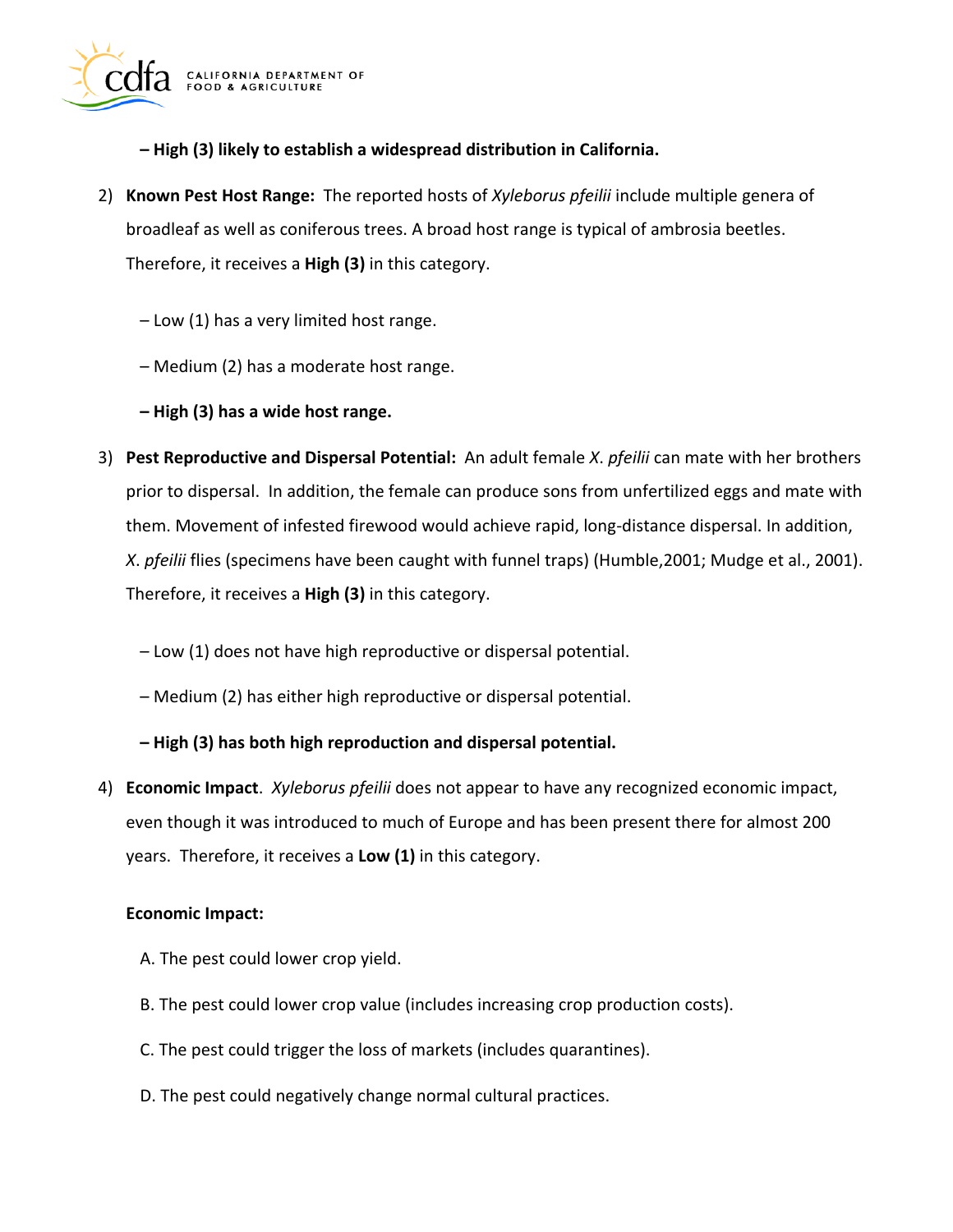

- E. The pest can vector, or is vectored, by another pestiferous organism.
- F. The organism is injurious or poisonous to agriculturally important animals.
- G. The organism can interfere with the delivery or supply of water for agricultural uses.

#### **Economic Impact Score: Low**

- **– Low (1) causes 0 or 1 of these impacts.**
- Medium (2) causes 2 of these impacts.
- High (3) causes 3 or more of these impacts.
- 5) **Environmental Impact**. *Xyleborus pfeilii* is not reported to have had any environmental impacts. Therefore, *X. pfeilii* receives a **Low (1)** in this category.

#### **Environmental Impact:**

A. The pest could have a significant environmental impact such as lowering biodiversity, disrupting natural communities, or changing ecosystem processes.

- B. The pest could directly affect threatened or endangered species.
- C. The pest could impact threatened or endangered species by disrupting critical habitats.
- D. The pest could trigger additional official or private treatment programs.

E. The pest significantly impacts cultural practices, home/urban gardening or ornamental plantings.

#### **Environmental Impact Score: Low**

- **– Low (1) causes none of the above to occur.**
- Medium (2) causes one of the above to occur.
- High (3) causes two or more of the above to occur.

## **Consequences of Introduction to California for** *Xyleborus pfeilii***: Medium (11)**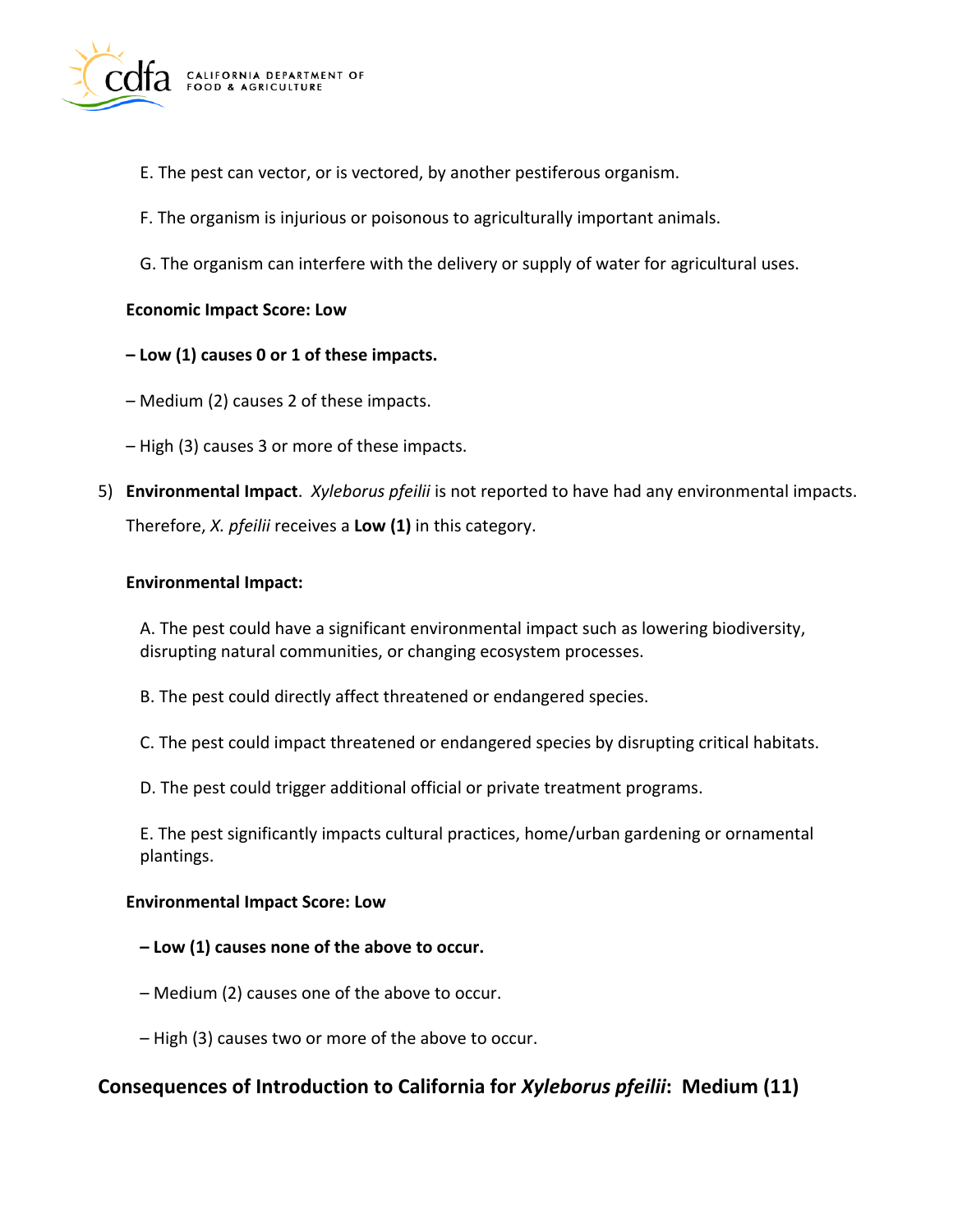

Add up the total score and include it here.

#### **–Low = 5-8 points**

–Medium = 9-12 points

 $-High = 13-15$  points

6) **Post Entry Distribution and Survey Information:** *Xyleborus pfeilii* has been found in Napa,

Placer, and Sacramento counties, representing the Coast Range and Central Valley. It receives a

**Medium (-2)** in this category.

–Not established (0) Pest never detected in California, or known only from incursions.

–Low (-1) Pest has a localized distribution in California, or is established in one suitable climate/host area (region).

#### **–Medium (-2) Pest is widespread in California but not fully established in the endangered area, or pest established in two contiguous suitable climate/host areas.**

–High (-3) Pest has fully established in the endangered area, or pest is reported in more than two contiguous or non-contiguous suitable climate/host areas.

## **Final Score:**

7) The final score is the consequences of introduction score minus the post entry distribution and survey information score: Medium (9)

## **Uncertainty:**

It is possible that *X. pfeilii* is more widespread in California than currently known. There do not appear to be large-scale ambrosia beetle surveys in progress or in recent history in northern California. It is possible that this species could behave differently in California and attack healthy trees of species it has not been exposed to in the Old World. Therefore, the environmental and agricultural impacts could be underestimated in this proposal.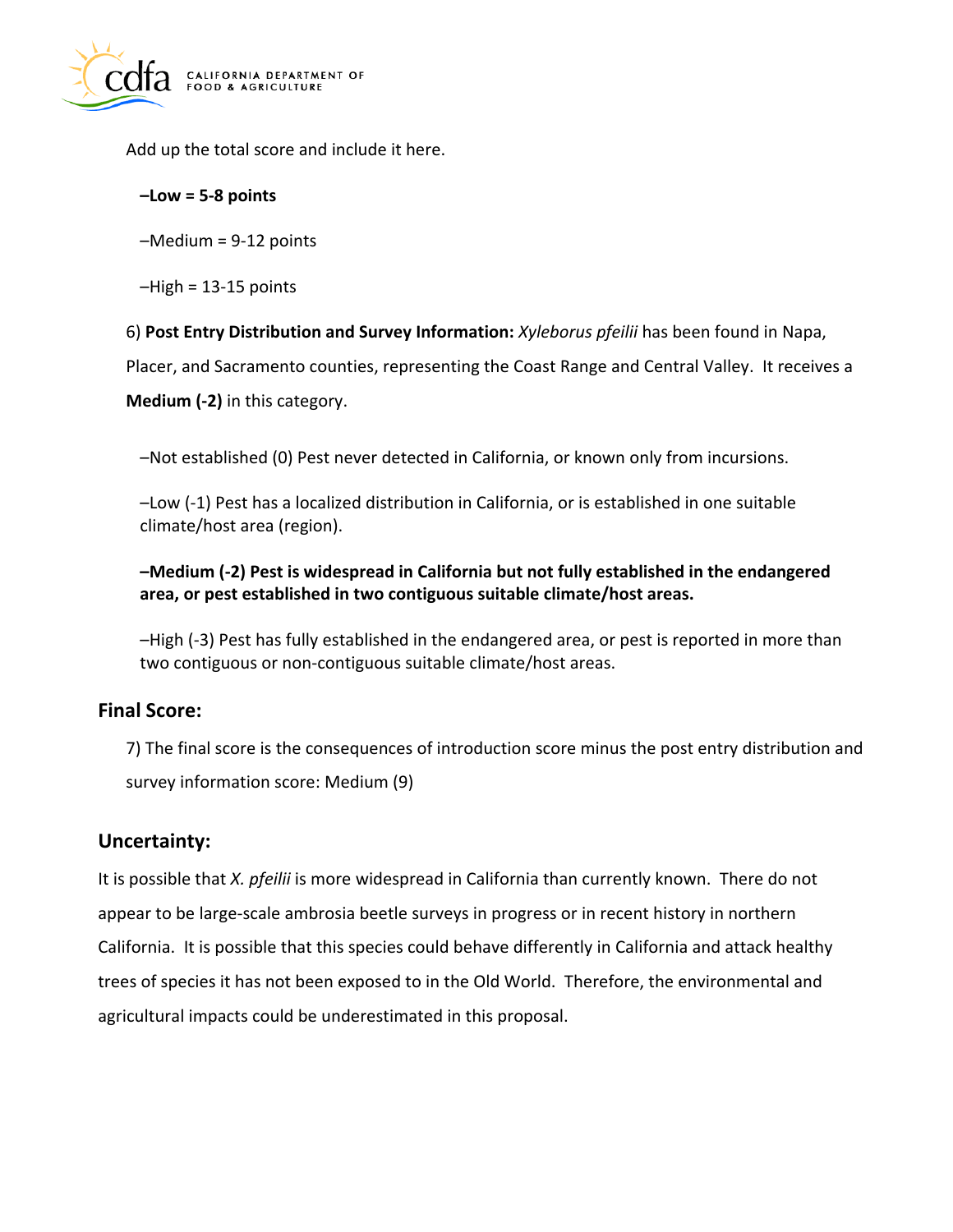

## **Conclusion and Rating Justification:**

*Xyleborus pfeilii* is an ambrosia beetle that is not known to have any negative economic or environmental impacts. It is already established in California in three counties. For these reasons, a "C" rating is justified.

## **References:**

California Department of Food and Agriculture. Pest and damage record database. Accessed August 31, 2021: <https://pdr.cdfa.ca.gov/PDR/pdrmainmenu.aspx>

Humble, L. M. 2001. Invasive bark and wood-boring beetles in British Columbia, Canada. pp. 69-77 *in*  Alfaro, R. I., Day, K. R., Salom, S. M., Nair, K. S. S., Evans, H. F., Liebhold, A. M., Lieutier, F., Wagner, M., Futai, K., and Suzuki, K. (eds), Protection of World Forests: Advances in Research, Proceedings: XXI IUFRO WorldCongress. August 7-12, 2001, Kuala Lumpur, Malaysia. IUFRO Secretariat, Vienna.

Kirkendall, L. R. and Faccoli, M. 2010. Bark beetles and pinhole borers (Curculionidae, Scolytinae, Platypodinae) alien to Europe. Zoo Keys 56:227-251.

Mudge, A. D., LaBonte, J. R., Johnson, K. J. R., and LaGasa, E. H. 2001. Exotic woodboring Coleoptera (Micromalthidae, Scolytidae) and Hymenoptera (Xiphyriidae) new to Oregon and Washington. Proceedings of the Entomological Society of Washington 103:1011-1019.

Vandenberg, N. J., Rabaglia, R. J., and Bright, D. E. 2000. New records of two *Xyleborus* (Coleoptera: Scolytidae) in North America. Proceedings of the Entomological Society of Washington 102:62-68.

Wood, S. L. and Bright, D. E. 1992. A catalog of Scolytidae and Platypodidae (Coleoptera), Part 2: Taxonomic index. Great Basin Naturalist Memoirs 13:1-1553.

## **Responsible Party:**

Kyle Beucke, 1220 N Street, Sacramento, CA 95814, 916-698-3034, [permits\[@\]cdfa.ca.gov](https://permits[@]cdfa.ca.gov) 

## **\*Comment Period: 09/30/2021 – 11/14/2021**

## **\*NOTE:**

You must be registered and logged in to post a comment. If you have registered and have not received the registration confirmation, please contact us at [permits\[@\]cdfa.ca.gov](https://permits[@]cdfa.ca.gov).